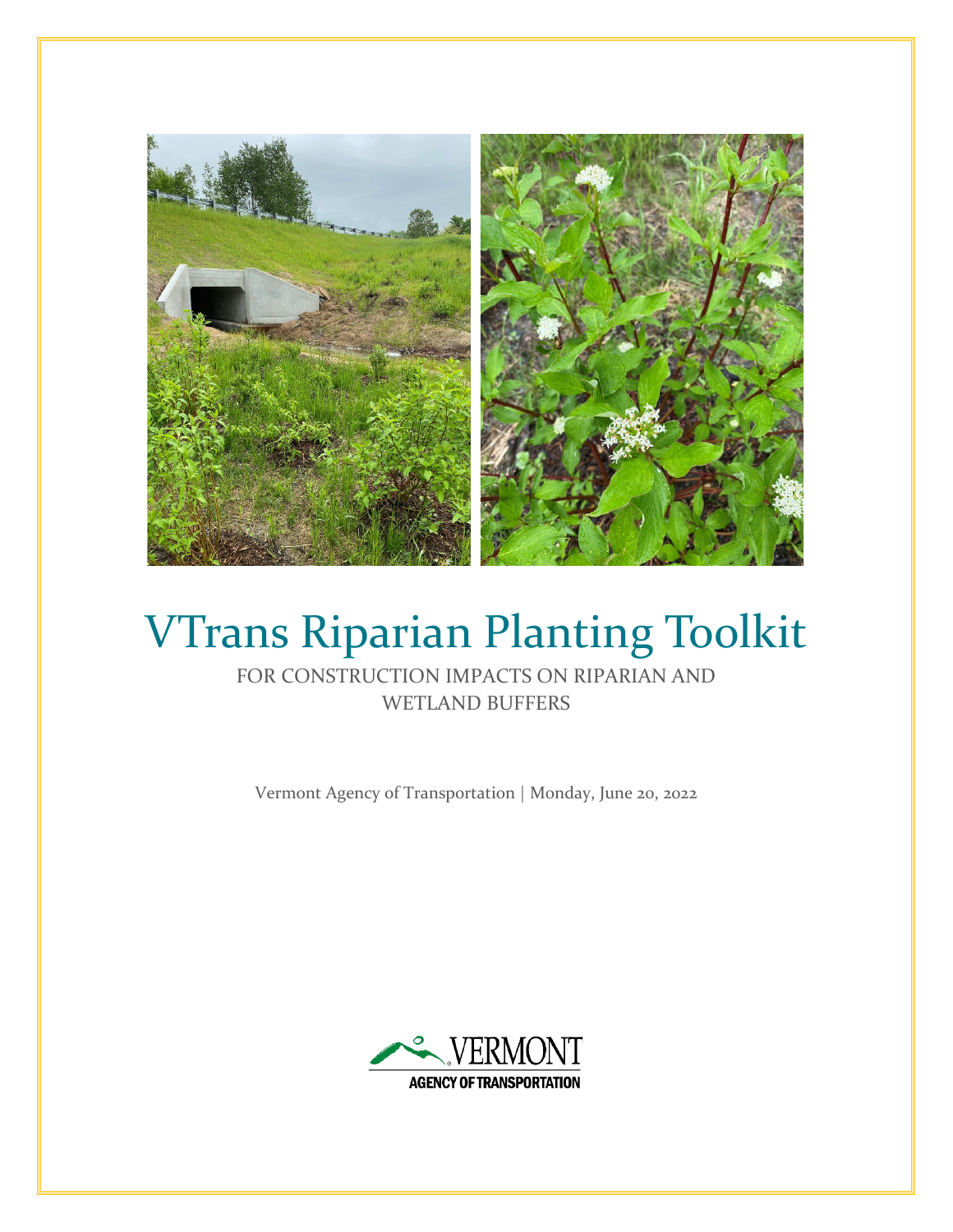# Acknowledgements

This document was developed based on existing riparian buffer guidelines from the Vermont Agency of Natural Resources, Vermont Natural Resources Conservation Service, Virginia Department of Environmental Conservation, among other regional resources. The recommendations in these resources were combined to apply to common transportationrelated projects within the Vermont Agency of Transportation.

## AUTHORS/CONTRIBUTORS:

- Bonnie Kirn Donahue, VTrans Landscape Architect
- Glenn Gingras, VTrans Senior Environmental Biologist
- Heather Voisin, VTrans Green Infrastructure Engineer

## FEEDBACK PROVIDED BY:

- VTrans Environmental staff
- VTrans Highway Division staff

*\*A special thanks to AOT staff who offered their perspectives on how landscape impacts their work and areas of expertise. These conversations helped craft the approach to planting design in this toolkit.*

## QUESTIONS/CONTACT INFORMATION:

Bonnie Kirn Donahue | Landscape Architect Vermont Agency of Transportation 802-793-1583 [bonnie.donahue@vermont.gov](mailto:bonnie.donahue@vermont.gov) <https://vtrans.vermont.gov/highway/project-delivery-environmental/landscape>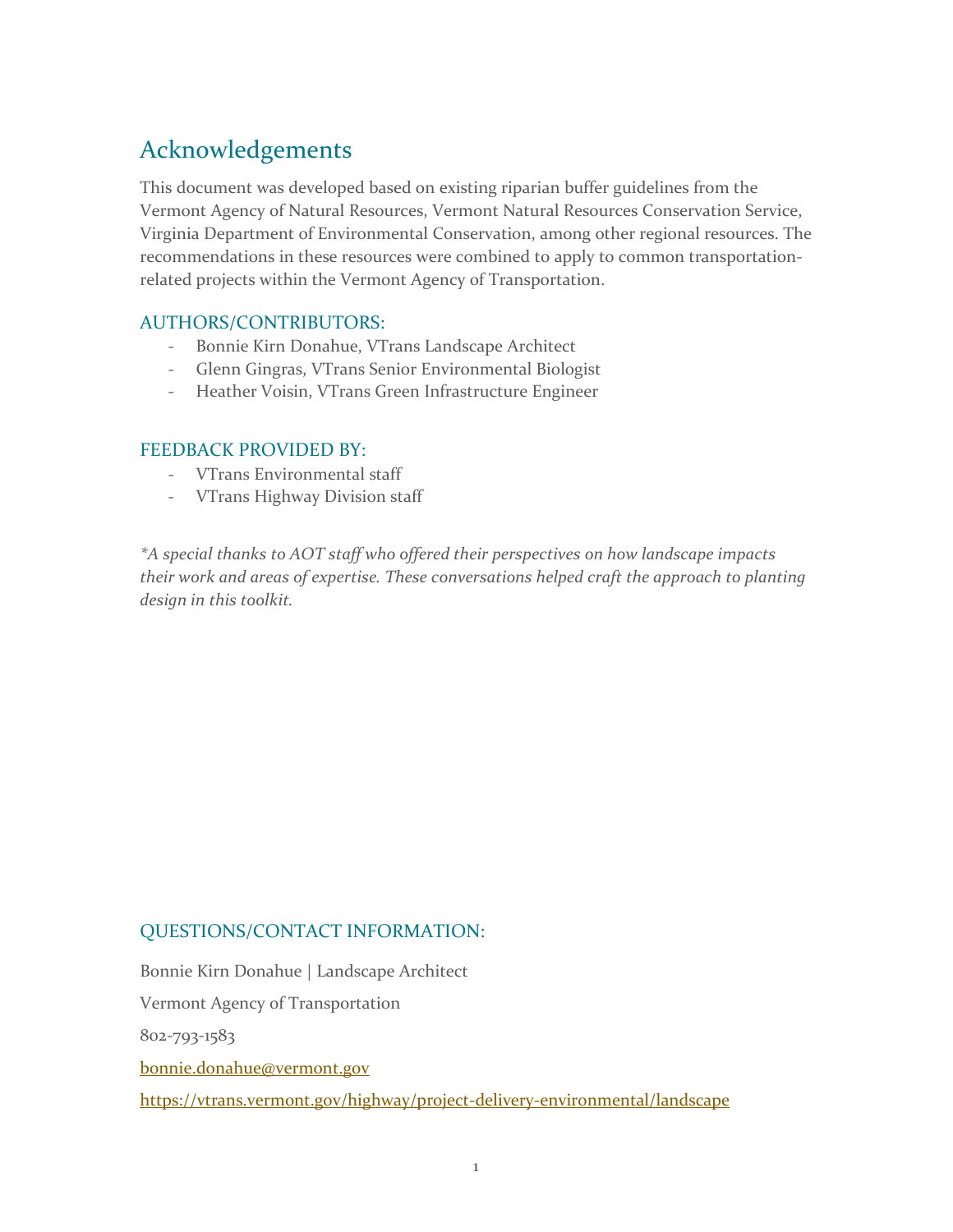# Purpose

This document aims to provide a more consistent, efficient approach to riparian and wetland planting design on projects with construction impacts that often require permits. Revegetating disturbed areas on construction projects will help minimize the environmental impacts from common construction practices, including but not limited to temporary bridges, temporary access roads, work in or adjacent to water bodies. The strategy outlined is intended to be used by VTrans project designers and consultants on transportation-related projects in the State of Vermont.

## WHY ARE BUFFERS IMPORTANT?

Riparian and wetland buffers serve important purposed for the health of Vermont's water quality and wildlife, including:

- Preventing erosion on steep embankments
- Provide shade, food sources and woody debris to keep water cool and healthy for fish and other aquatic species to thrive
- Provide wildlife corridors along wetlands and streams.
- Vegetated areas prevent sediment and pollutants like phosphorus from entering water bodies, keeping rivers, ponds and lakes clear from algae.

Using native trees and shrubs in addition to a seed mix speeds up natural succession, establishing an effective riparian buffer more quickly than using seed alone. Selecting plants that have already started to grow will also have a better chance of establishing before invasive plants have a chance to fill in.

Revegetating areas where riparian and wetland buffers are impacted establishes a connection between the newly completed project with the existing conditions. Selecting native plants that complement the character of the area will make projects more visually appealing and merge the transportation asset with its surroundings.

## GOALS FOR THE TOOLKIT

- − To re-establish a vegetative buffer that supports wildlife, pollinators, and provides ecological benefits.
- − Revegetate riparian buffers to have at least 75% cover by woody plants by year 5. Healthy woody coverage should be well-established by year 2.<sup>[1](#page-2-0)</sup>
- − Use woody plants in addition to seeding on projects to provide greater bank stabilization.
- − Specify plants that are native to Vermont.

<span id="page-2-0"></span> $^{1}$  NRCS VT,  $(391)$ , Page 5.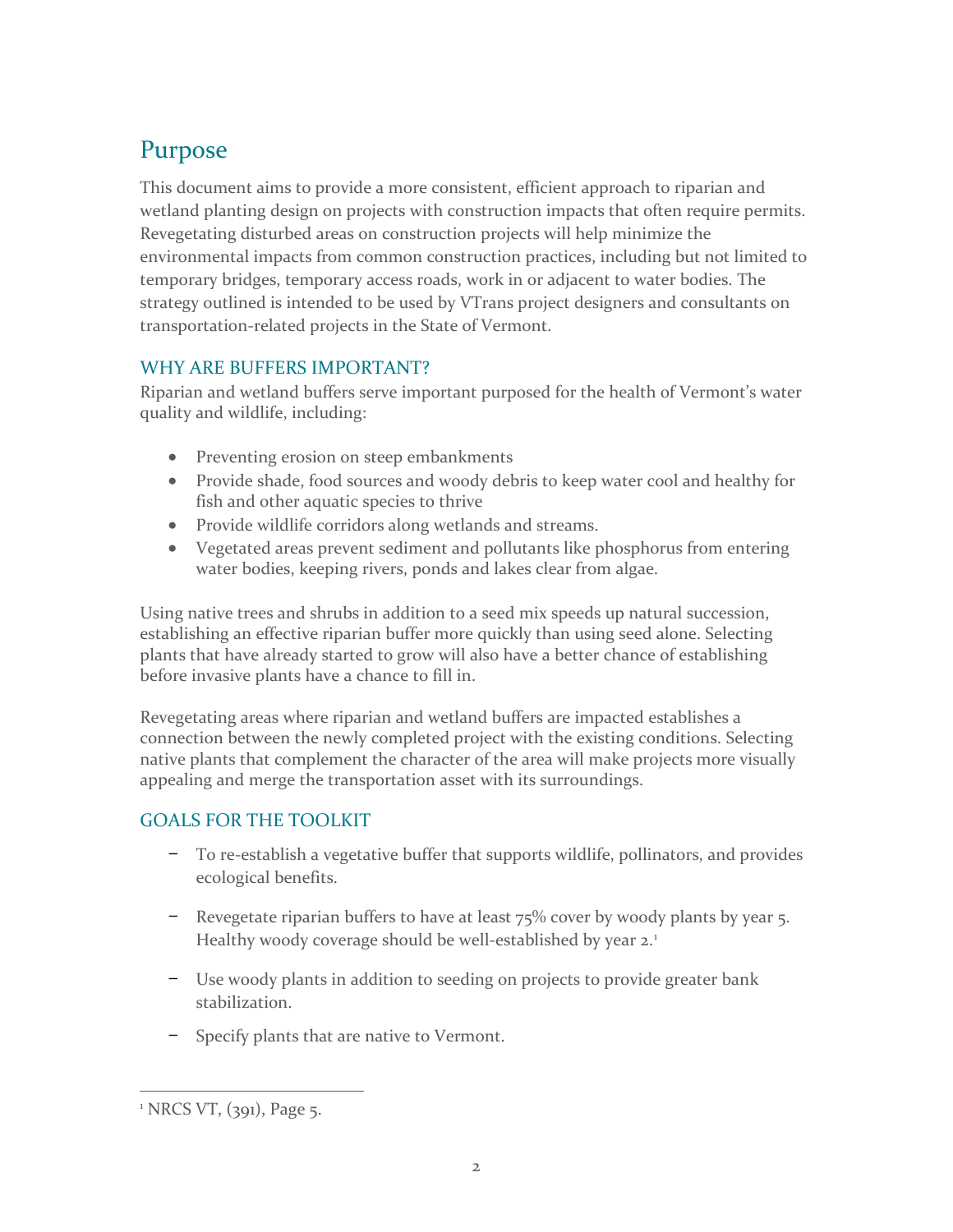− Prioritize plants that are pollinator-friendly, wildlife-friendly, Vermontprovenance, and contribute to species diversity.

## Right Plant, Right Place

Successful planting plans for riparian and wetland revegetation match plants to the setting. Using the Wetland Indicator Status rating system can help guide plant selection based on the "probability, or frequency, with which it was thought to occur in wetlands, as opposed to non-wetlands."[2](#page-3-0) While riparian buffers are not necessarily classified as wetlands, the moisture conditions where the plants grow in each are similar. The Wetland Indicator Status can be used to select plants that are more likely to grow naturally in these areas. Certain plants perform best in constant moisture, while others perform better in occasionally moist or dry conditions. Using this rating in combination with an individual plant's soil moisture preferences will ensure that the plants specified for projects are appropriate for site conditions.



*Figure 1: Sketch redrawn by Bonnie Donahue based on image from US Army Corps of Fort Worth, TX[3](#page-3-1)*

<span id="page-3-0"></span><sup>2</sup> Lichvar, Robert W., et al., July 2006, p.1.

<span id="page-3-1"></span><sup>3</sup> US Army Core of Engineers, 11/23/2021.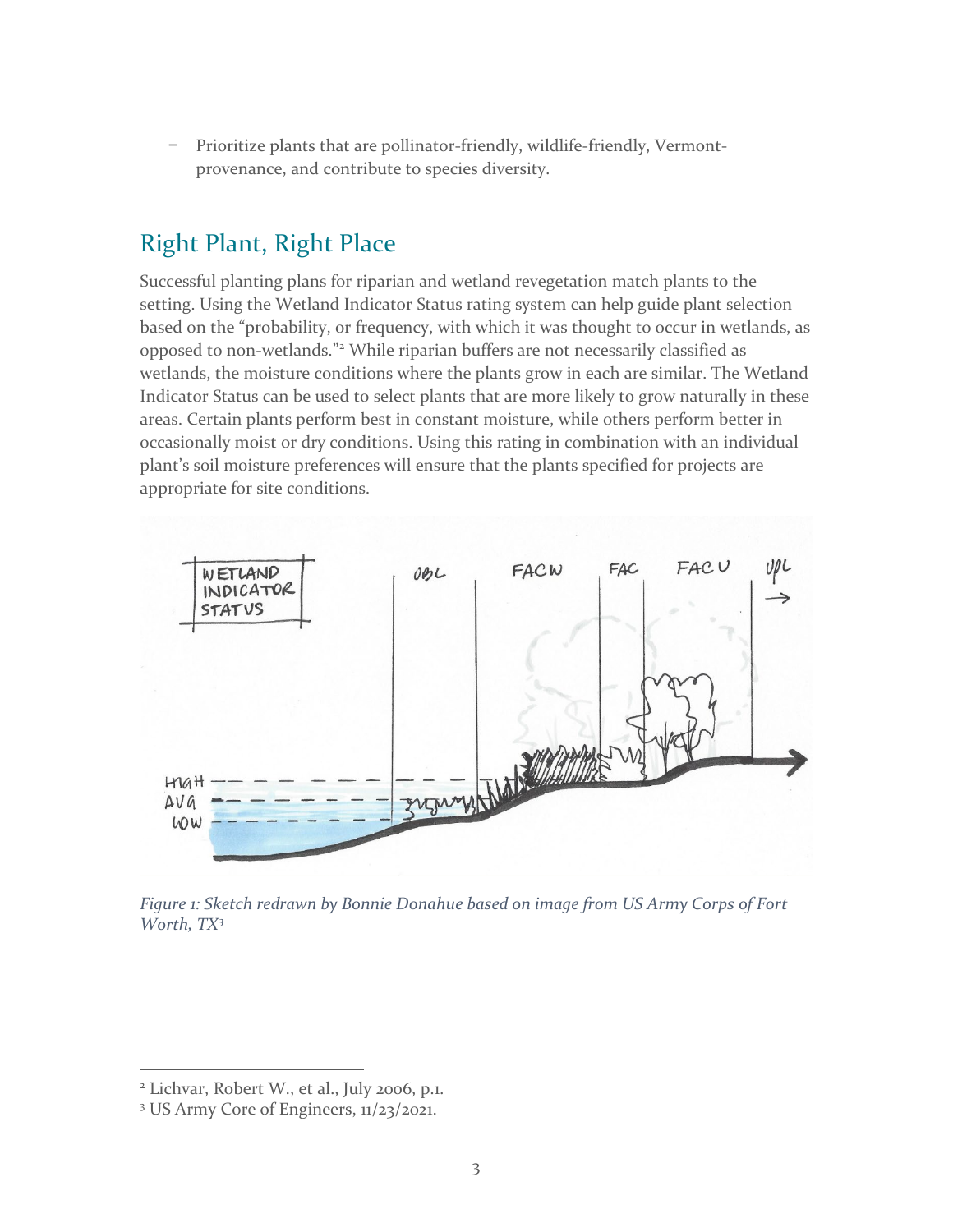Wetland Indicator Status Definitions (short version):

- **OBL** (Obligate Wetland Plants)—Almost always occur in wetlands.
- **FACW** (Facultative Wetland Plants)—Usually occur in wetlands but may occur in non-wetlands.
- **FAC** (Facultative Plants)—Occur in wetlands and non-wetlands.
- **FACU** (Facultative Upland Plants)—Usually occur in non-wetlands but may occur in wetlands.
- **UPL** (Upland Plants)—Almost never occur in wetlands.[4](#page-4-0)

## SITE CONSIDERATIONS

Every site is different, and every project has different requirements. Final plant selection and layout should be based upon factors specific to the site and project, including but not limited to:

- Site Features
	- o Location and condition of the edge of the body of water
	- o Location of the 50' riparian and wetland buffers
	- o Post-construction site topography
	- o Existing surrounding vegetation
- Roadway Design:
	- o Avoid specifying woody plants in the clear zone (CZ).
		- Plants in the clear zone should not grow taller than 2-3' to maintain visibility. Plants in these areas will likely be mowed or treated with herbicide more frequently. Use a seed mix in these areas.
	- o Where possible, leave space for ditching by Districts. Use a seed mix in these areas.
	- $\circ$  Be aware of site distance triangles ( $15^{\circ}$ ) and avoid planting anything above 2-3' in these areas.
- Utilities:
	- o Avoid specifying large trees under overhead utilities. In some cases, small trees (growing lower than 15') may be used. Provide at least 15' clear on each side of the overhead utility line, unless determined otherwise.
	- o Review planting plans with VTrans ROW Utility Coordinators.
	- o Coordinate plantings near underground utilities to determine safety of roots relative to underground utilities or other structures.
- Maintenance:
	- o Low to no maintenance is preferred.
	- o If maintenance is required, establish maintenance agreements with AOT Maintenance Districts or preferably municipalities prior to construction (1111 permit, finance & maintenance agreements, etc.).

<span id="page-4-0"></span><sup>4</sup> Lichvar, Robert W., et al., July 2006, p.3.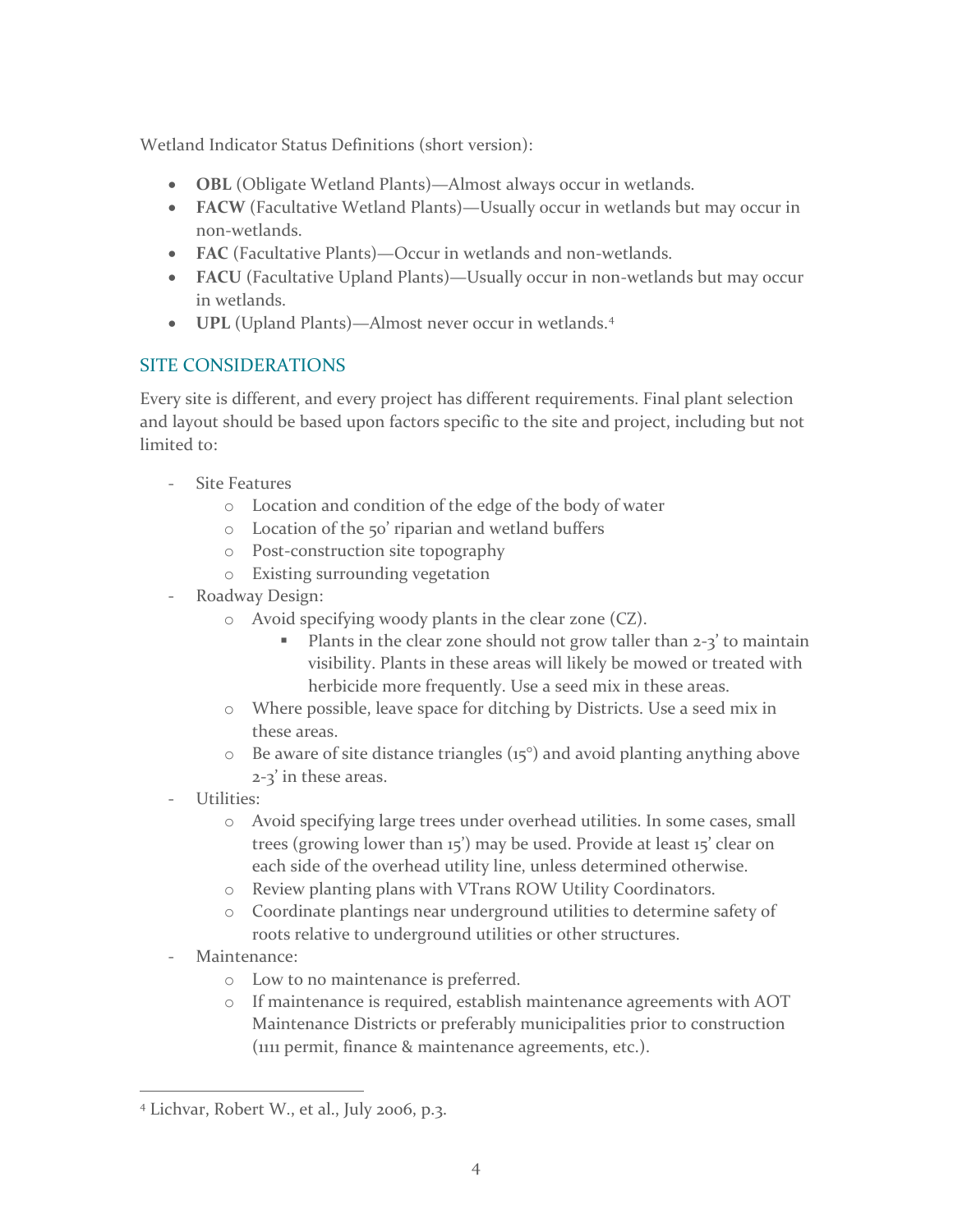- Environmental Resources:
	- o Consider impacts on other environmental resources including, cultural, natural, and stormwater management.
- Invasive Species:
	- o Identify invasive species and balance planting with management.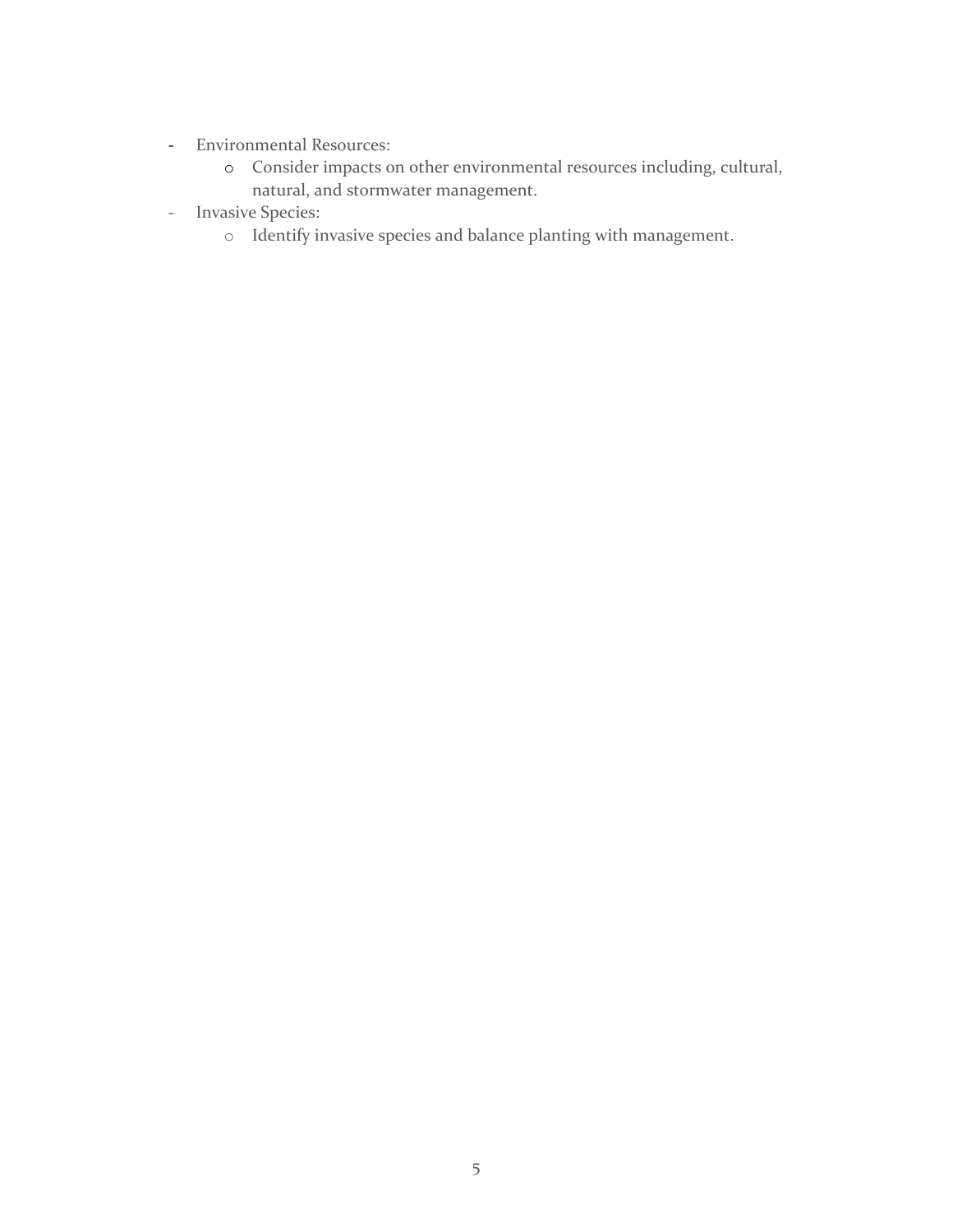# Planting Strategy

Multiple strategies were considered for planting:

- COOKIE CUTTER:
	- o A cookie cutter planting plan & plant list for use on all projects
		- **Pros:** Efficient use of time and resources for design
		- Cons: Vermont is a large state with a variety of microclimates.
- SITE-SPECIFIC:
	- o A site-specific planting plan & plant list for each project
		- Pros: Plantings matched to site character, etc.
		- Cons: Time and resource intensive.
- 1:1 RESTORATION:
	- o A 1:1 replacement of existing plants
		- Pros: Restores existing conditions.
		- Cons: Requires a detailed survey of existing plant material across multiple seasons.

## - HYBRID:

- o A zone-based planting layout plan with pre-approved plant list.
	- **Pros:** Accommodates differences in microclimates while making the design process more efficient in terms of time and resources.
	- Cons: Not an exact replica of what exists pre-construction.

## SCALE OF PROJECTS THAT REQUIRE PLANTING PLANS

The scale of disturbance on VTrans projects varies from project to project. Projects with more disturbance will require more extensive planting plans, while projects with minimal disturbance may have space for only a small number of plantings. The scale of disturbance, site considerations and available space will determine the scale of the planting plan.

**SELECTEDSELECTED**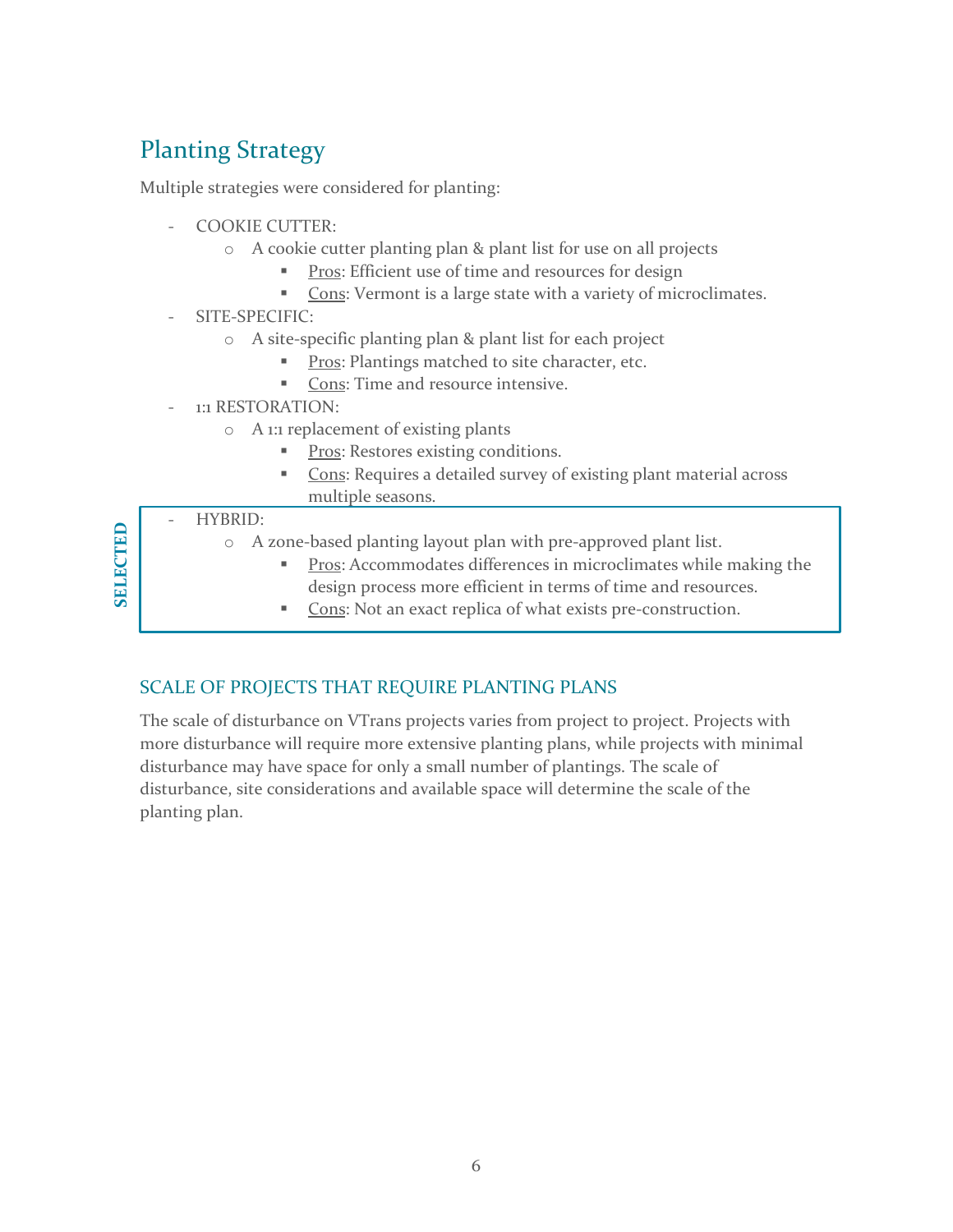## **ZONES**

Planting plans will be based on zones relative to the water's edge:



*Figure 2: Example planting plan (436 stems per acre). For illustration only. Plant layout may vary as needed.*

Planting units (20'x20') are an easy way to determine the number of plants needed on a project. Planting layout may vary.



*Figure 3: 20'x20' planting unit with (1) large tree and (3) shrubs. (436 stems per acre)*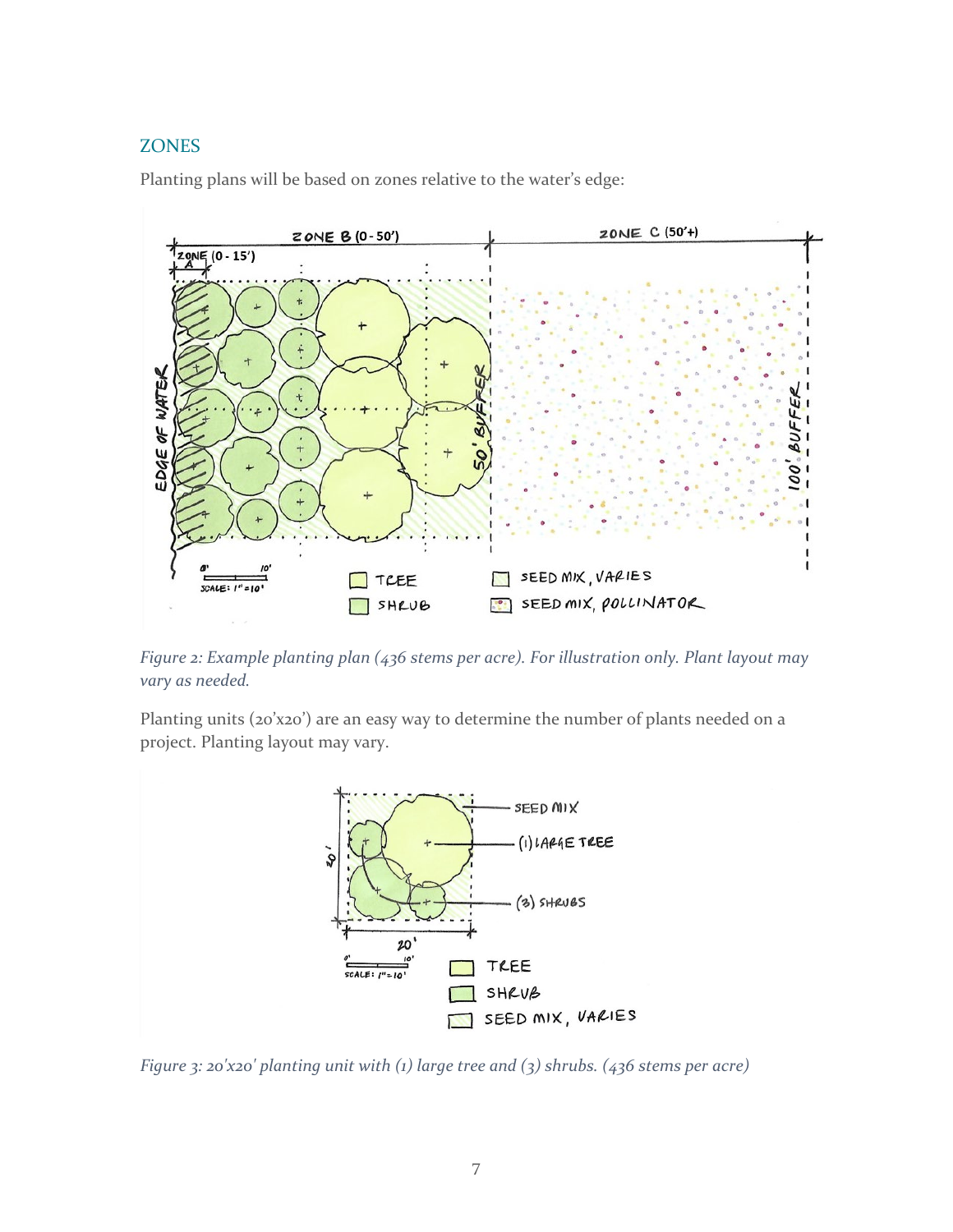## ZONE DESCRIPTIONS

#### 1. **GENERAL**

- a. Stems per Acre:
	- i. The goal for each project is to plant a minimum of 436 woody stems per acre, which equals approximately: [5](#page-8-0)
		- 1. (1) large tree every  $20'x20' = 109$  stems/acre
		- 2. (3) large and small shrubs per 20'x20' unit
	- ii. See Zone B for more information.
- b. Plant Design:
	- i. For species diversity, specify at least  $(5)$  (and up to 10-20) different species of trees and shrubs for each planting plan. For pollinator plants, plant 6-8 plants of the same species in proximity to one another.<sup>[6](#page-8-1)</sup> The feasibility may depend on the size of project.
	- ii. Include (3) flowering species for each season (spring, summer, and fall).[7](#page-8-2)
	- iii. Include local provenance, native plants that support pollinators and monarch butterflies.
	- iv. In most cases, specify straight species instead of cultivars. These are the most attractive to native, beneficial insects.
- c. Plan Drafting:
	- i. Dimensions and plant types are rough guidelines and may vary depending on site conditions and project requirements. For more detailed information, see page 4, Site Considerations.
	- ii. Draw plants at 50-75% of their mature size, and base plant spacing on this.
- d. Maintenance:
	- i. Planting plans should be designed to require no additional maintenance other than standard mowing practices. The goal is for the area to naturalize.
	- ii. On culvert projects, at least one, 15-20' access area should remain open (seeding) for maintenance access.

#### 2. **ZONE A**

- a. Location: For disturbed areas immediately adjacent to the edge of water or wetland.
- b. Area: Within 0-15+'of the edge of water or wetland.
- c. Wetland Indicator Status: OBL/FACW
- d. Plants to include:
	- i. Live Fascines

<span id="page-8-1"></span><span id="page-8-0"></span><sup>&</sup>lt;sup>5</sup> NRCS VT, (391), page 5.

 $6$  Sorensen,  $12/23/2021$ , page 1.

<span id="page-8-2"></span><sup>7</sup> Sorensen, 12/23/2021, page 1.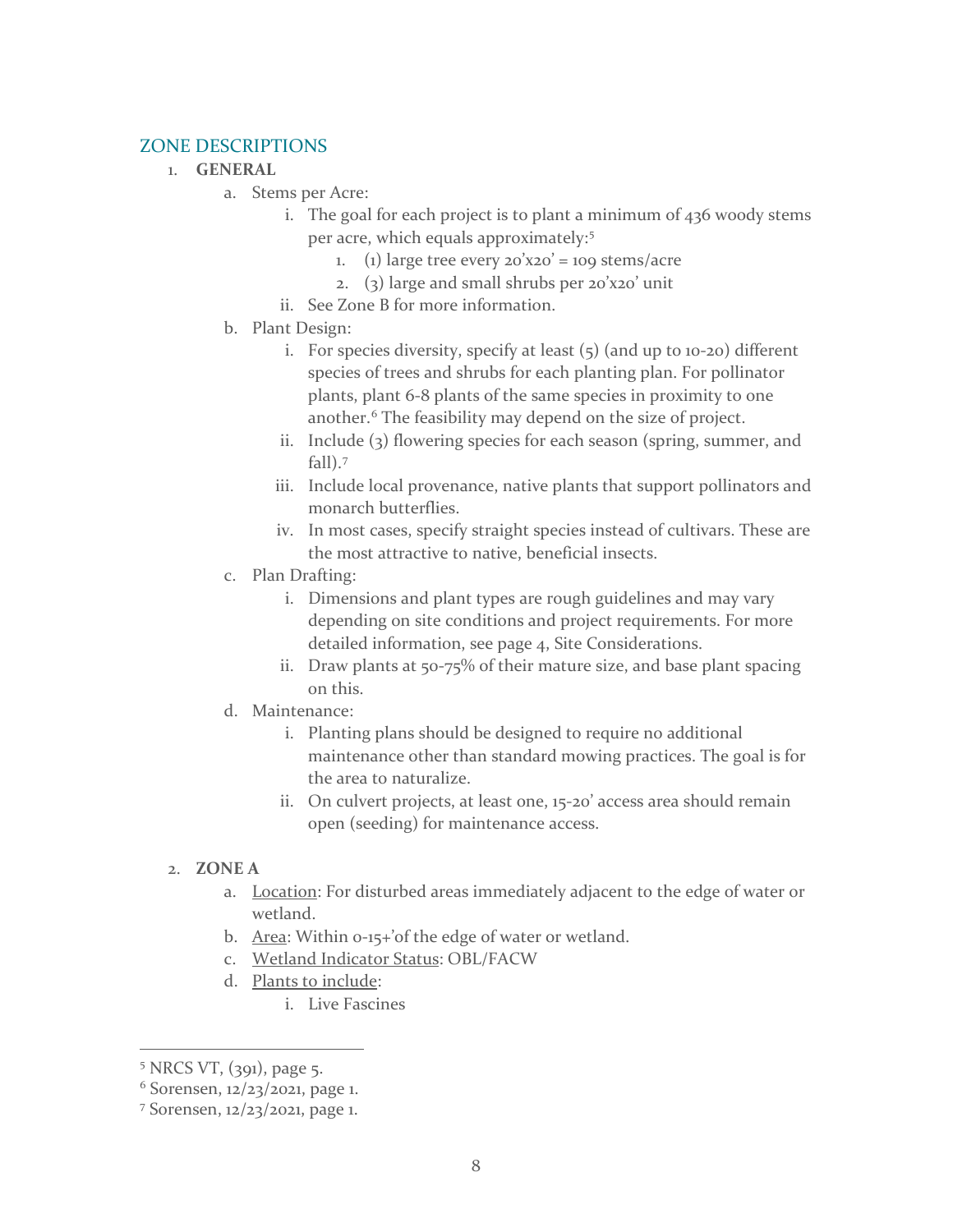- 1. Definition: Live fascines are bundles of live, dormant branch cuttings that will root and grow into full-size plants. Cuttings are usually species of *Salix* (willow).
- 2. To be used only if there can be sufficient contact with soil at the river's edge.
- 3. Placed along entire disturbed perimeter of the body of waters' edge; details to be included in the plans and can be found in the Vermont Standard Specifications and drawings for EPSC.
	- a. Avoid *Salix purpurea*, and other non-native plants.
- 4. See VAOT standard EPSC drawing, [Live Fascine.](https://outside.vermont.gov/agency/vtrans/external/CADD/WebFiles/pdf/EPSC_2009.pdf)
- ii. Live Stakes
	- 1. Definition: Live stakes are individual cuttings of live, dormant branches that when planted, will root and grow into full-size plants. Cuttings are usually species of *Salix* (willow) and *Cornus* (dogwood).
	- 2. To be used if there is stone fill at the river's edge.
	- 3. Placed along entire disturbed perimeter of the body of waters' edge; details to be included in the plans and can be found in the Vermont Standard Specifications and drawings for EPSC.
	- 4. Spacing  $1-3$  apart; and up to  $5'$  max. a. Avoid *Salix purpurea*, and other non-native plants.
	- 5. See VAOT standard EPSC drawing, [Live Stake.](https://outside.vermont.gov/agency/vtrans/external/CADD/WebFiles/pdf/EPSC_2009.pdf)
- iii. Wetland seed mix with pollinators
	- 1. Placed in OBL/FACW areas at or below the ordinary high water (OHW) line.
		- a. Seed mix should not be placed in areas that will be submerged with water.
	- 2. Use erosion control matting instead of hay or straw for mulch; details to be included in the plans and can be found in the [Vermont Standard Specifications,](https://vtrans.vermont.gov/highway/construct-material/construct-services/pre-contractspecifications/active) and VAOT standard **EPSC** drawings.
- 3. **ZONE B**
	- a. Location: For areas within o-50' of the edge of water or wetland.
	- b. Area: Include the plants below for every 20'x20' area of disturbance<sup>[8](#page-9-0)</sup> at or above the ordinary high water (OHW) line.
	- c. Wetland Indicator Status: FAC/FACU
	- d. Plants to include for every 20'x20' in this zone:

<span id="page-9-0"></span><sup>8</sup> Virginia Department of Conservation and Recreation, 2006, p. 139-140.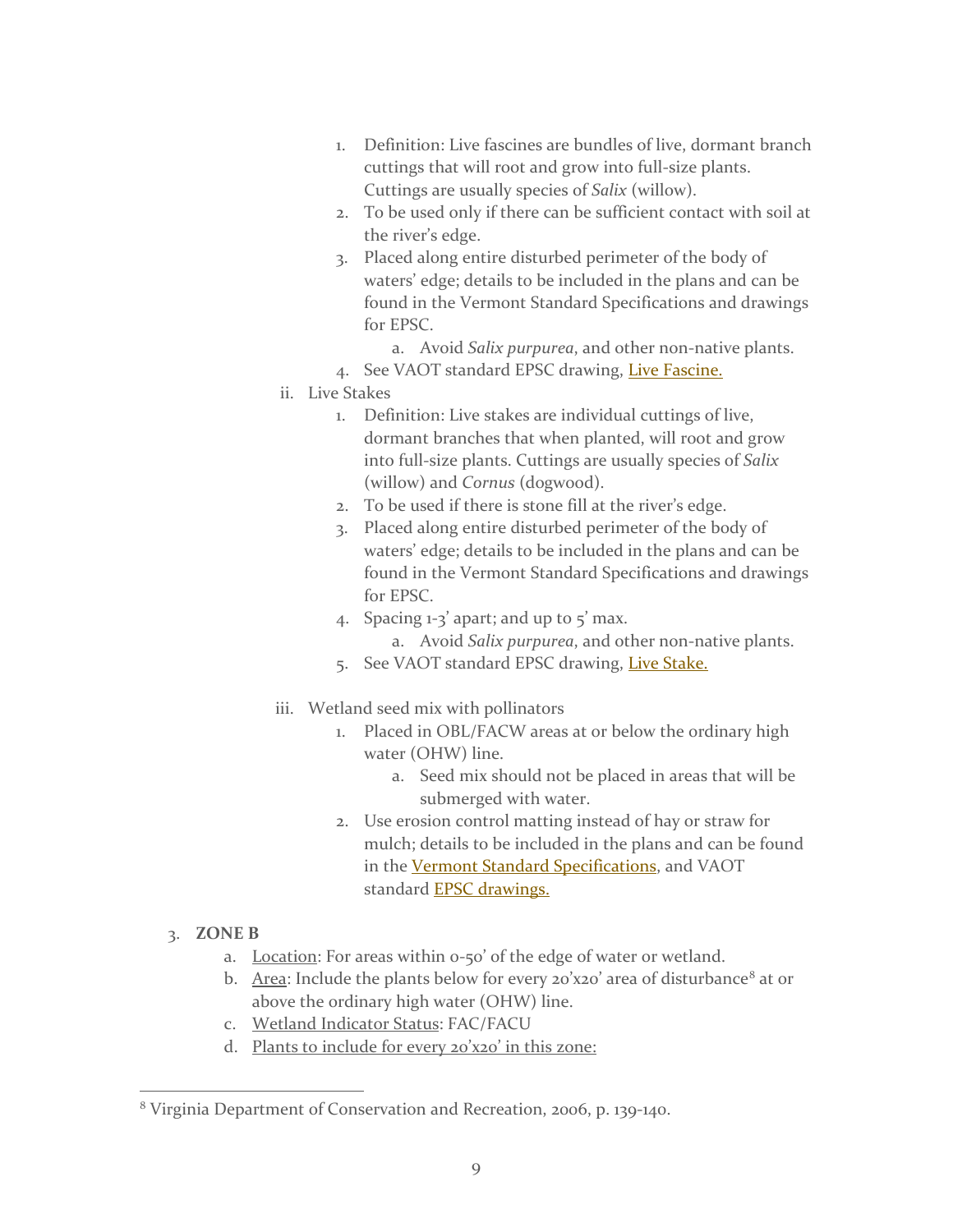- i. (1) Large, canopy tree
- ii. (3) Shrubs (large and small)
- iii. Wildflower (pollinator) seed mix
- iv. Live Stakes
	- 1. Depending on site conditions, live stakes may be used within the first  $0-35'$  in place of shrubs, spaced at  $1'-3'$  on center (up to  $5'$  O.C.).
- v. Pollinator and monarch-friendly perennials
	- 1. To install on projects where possible.
- vi. Concentrate the 436 woody stems/acre within the 50' buffer. Additional woody plants may be placed outside of the 50' buffer depending on the site and project requirements.
- 4. **ZONE C**
	- a. Location: For areas more than 50+' away from the edge of water or wetland.
	- b. Wetland Indicator Status: UPL
	- c. Plants to include:
		- i. Where possible, apply a wildflower (pollinator) seed mix that matches the site's sun/shade and moisture requirements.
		- ii. Depending on the extent of disturbance, additional trees and shrubs may be planted beyond the 50' wetland or riparian buffer. For pollinator friendly plantings, plant groupings of 6-8 woody plants of the same species together.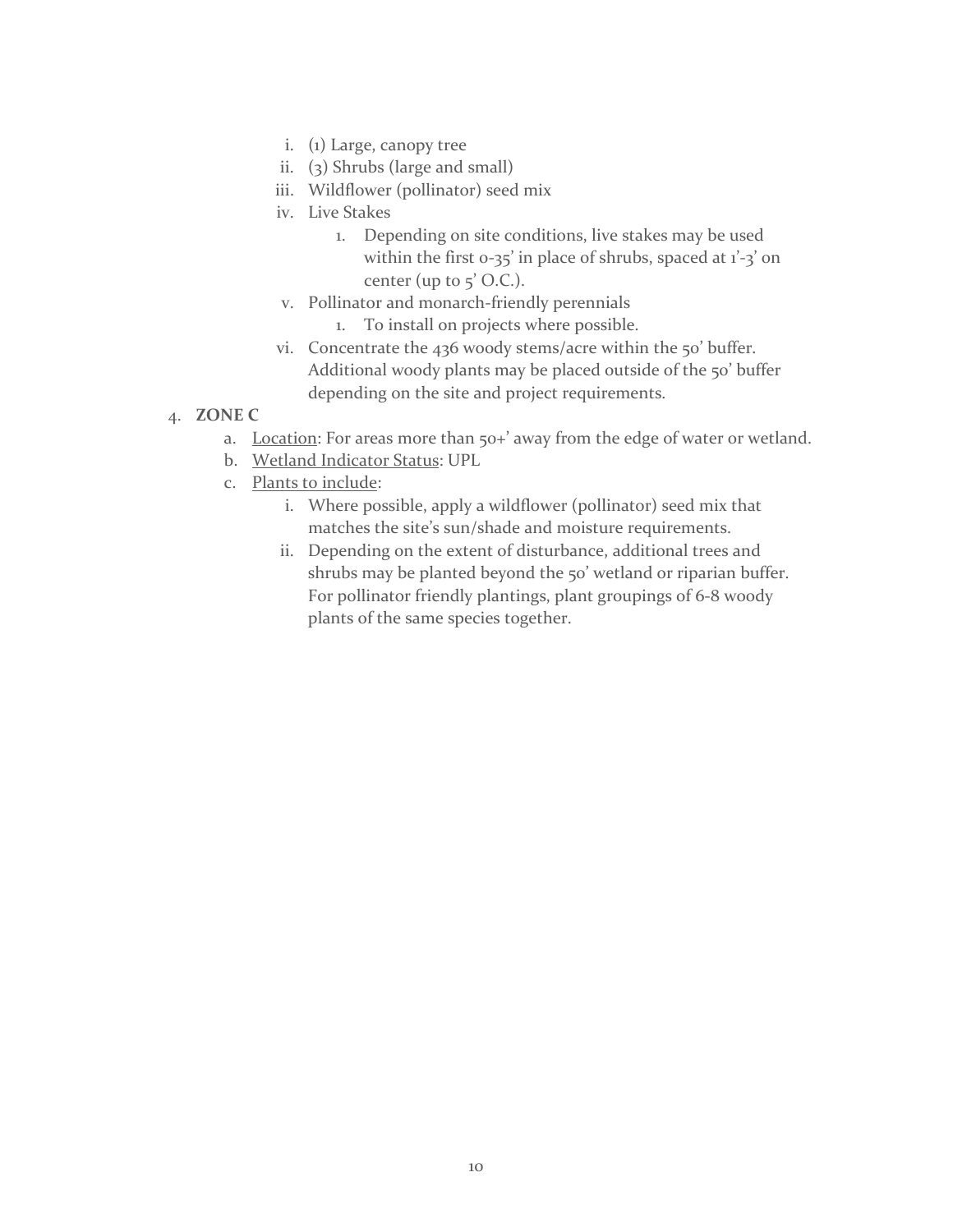# Construction/Establishment

- Plantings should be installed in accordance with project plans, details and standard specifications (See **[SECTION 656](https://outside.vermont.gov/agency/VTRANS/external/docs/construction/02ConstrServ/PreContract/2018SpecBook/2018%20Standard%20Specifications%20for%20Construction.pdf)** – PLANTING TREES, SHRUBS, AND VINES.)
- Exact layout and placement may be coordinated with the Project Engineer and VTrans Landscape Architect.

# Post-Construction

## PROJECTS WITH PERMITS

When required by permit, the approved monitoring plan will be used to track success post-construction.

## PROJECTS WITHOUT PERMITS

VTrans will revisit and evaluate projects post-construction to make sure the approach is working and adjust when necessary. The Vermont NRCS standards will be used to evaluate success post-construction: "The riparian forest buffer will be considered established when 75% of the planted trees and shrubs are alive after 2 growing seasons."<sup>[9](#page-11-0)</sup>

<span id="page-11-0"></span><sup>&</sup>lt;sup>9</sup> NRCS VT, (391), Page 5.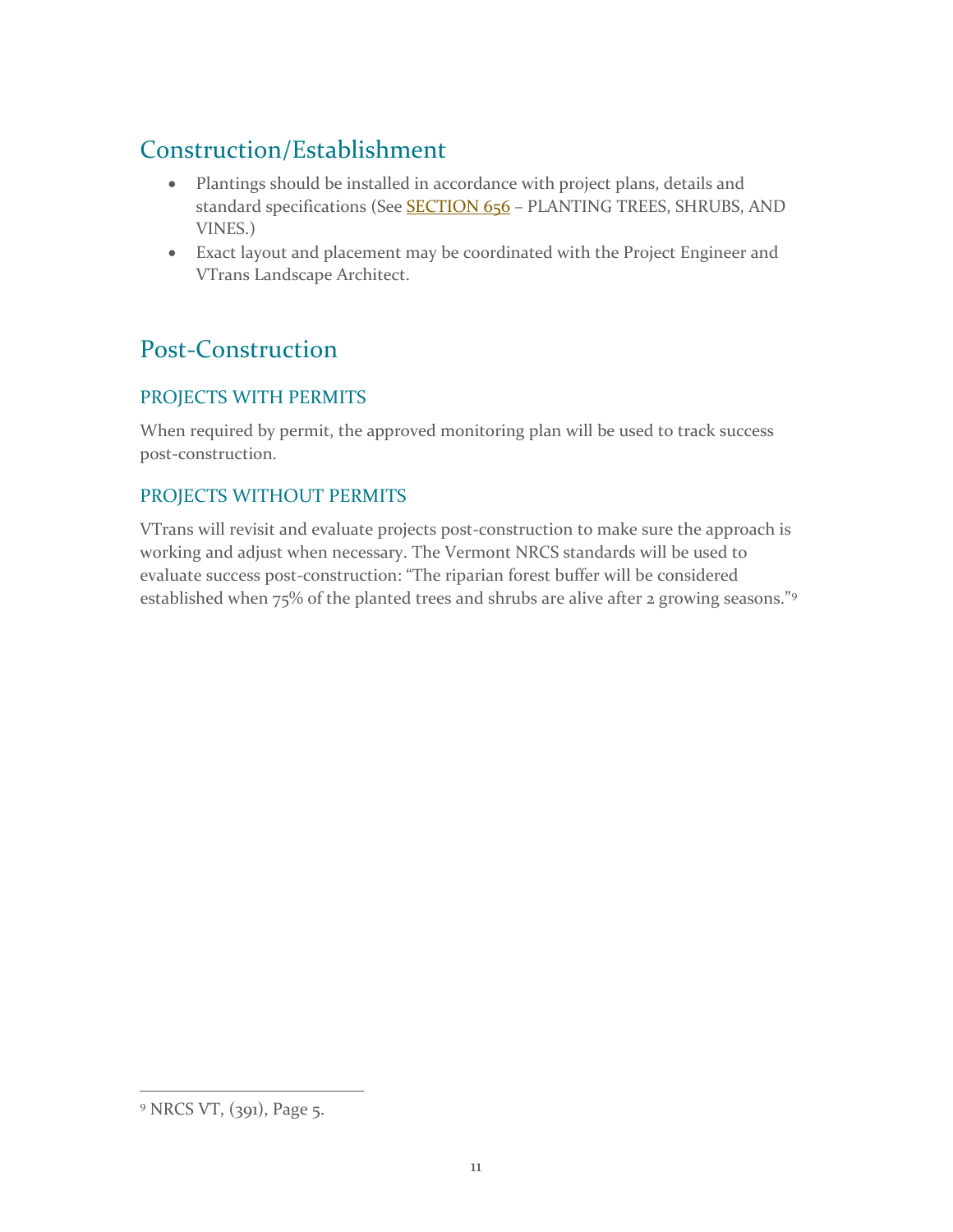## Resources

- Kirn, Rich. *Planting Guidance for the Revegetation of Riparian Areas in Vermont*. Vermont Fish and Wildlife Department. January 2016. PDF. [https://dec.vermont.gov/sites/dec/files/wsm/wetlands/docs/Riparian%20Planting](https://dec.vermont.gov/sites/dec/files/wsm/wetlands/docs/Riparian%20Planting%20Guide%20Final%201-8-16.pdf) [%20Guide%20Final%201-8-16.pdf](https://dec.vermont.gov/sites/dec/files/wsm/wetlands/docs/Riparian%20Planting%20Guide%20Final%201-8-16.pdf)
- Lichvar, Robert W., Melvin, Norman C., Butterwick, Mary L., and Kirchner William N. *National Wetland Plant List Indicator Rating Definitions*. U.S. Army Corps of Engineers. July 2012. PDF. [https://www.fws.gov/wetlands/documents/national-wetland-plant-list-indicator](https://www.fws.gov/wetlands/documents/national-wetland-plant-list-indicator-rating-definitions.pdf)[rating-definitions.pdf](https://www.fws.gov/wetlands/documents/national-wetland-plant-list-indicator-rating-definitions.pdf)
- NRCS VT. *Specification Guide Sheet for Riparian Forest Buffer* (391). Natural Resources Conservation Service. Accessed 12/7/2021. PDF. [https://efotg.sc.egov.usda.gov/api/CPSFile/22122/391\\_VT\\_PS\\_Riparian\\_Forest\\_Buff](https://efotg.sc.egov.usda.gov/api/CPSFile/22122/391_VT_PS_Riparian_Forest_Buffer_2009) [er\\_2009](https://efotg.sc.egov.usda.gov/api/CPSFile/22122/391_VT_PS_Riparian_Forest_Buffer_2009)
- Sorensen, Jane. Homestead Pollinator Habitat Enhancement Planning. Accessed 12/23/2021. PDF. [https://www.uvm.edu/sites/default/files/Extension-Master-](https://www.uvm.edu/sites/default/files/Extension-Master-Gardener/Homestead_Pollinator_Habitat_Guidelines_and_Options_for_the_HomeScale.pdf)[Gardener/Homestead\\_Pollinator\\_Habitat\\_Guidelines\\_and\\_Options\\_for\\_the\\_Hom](https://www.uvm.edu/sites/default/files/Extension-Master-Gardener/Homestead_Pollinator_Habitat_Guidelines_and_Options_for_the_HomeScale.pdf) [eScale.pdf](https://www.uvm.edu/sites/default/files/Extension-Master-Gardener/Homestead_Pollinator_Habitat_Guidelines_and_Options_for_the_HomeScale.pdf)
- US Army Corps of Engineers. *Planting for Mitigation*. Fort Worth District Website. Accessed 11/23/2021. [https://www.swf.usace.army.mil/Missions/Regulatory/Permitting/Planting-for-](https://www.swf.usace.army.mil/Missions/Regulatory/Permitting/Planting-for-Mitigation/)[Mitigation/](https://www.swf.usace.army.mil/Missions/Regulatory/Permitting/Planting-for-Mitigation/)
- USDA. *Plant Hardiness Zone Map* Vermont. Accessed 11/23/2021. PDF. <https://gpsr.ars.usda.gov/phzm/vm/VT150.jpg>
- Vermont Department of Environmental Conservation. *Native Vegetation for Lakeshores, Streamsides, and Wetland Buffers*. 1994. PDF. [https://anrweb.vt.gov/PubDocs/DEC/WSMD/mapp/docs/mp\\_native-veg.buffer](https://anrweb.vt.gov/PubDocs/DEC/WSMD/mapp/docs/mp_native-veg.buffer-manual.1994.pdf)[manual.1994.pdf](https://anrweb.vt.gov/PubDocs/DEC/WSMD/mapp/docs/mp_native-veg.buffer-manual.1994.pdf)
- Virginia Department of Conservation and Recreation, and Chesapeake Bay Local Assistance. *Riparian Buffers Modification & Mitigation Guidance Manual*. September 2003 – Reprinted 2006. PDF. [https://static1.squarespace.com/static/55c211c8e4b06ea5799e6c03/t/56098ce1e4b0](https://static1.squarespace.com/static/55c211c8e4b06ea5799e6c03/t/56098ce1e4b080746e848fbf/1443466465396/DCR-BufferManual_06Rev.pdf) [80746e848fbf/1443466465396/DCR-BufferManual\\_06Rev.pdf](https://static1.squarespace.com/static/55c211c8e4b06ea5799e6c03/t/56098ce1e4b080746e848fbf/1443466465396/DCR-BufferManual_06Rev.pdf)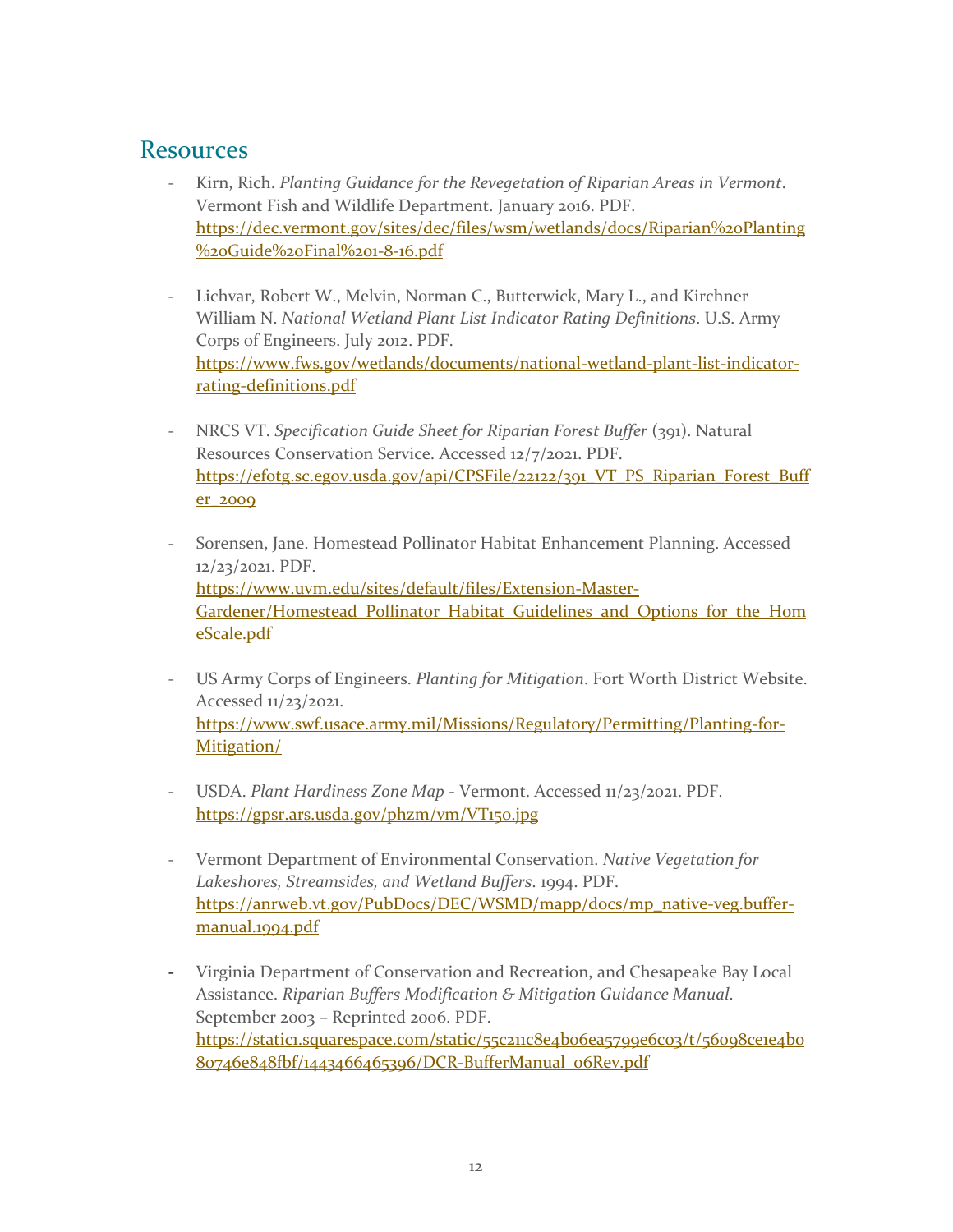# Native Plant List for Riparian Buffers on Construction Projects

Plants below were selected for their native-to-Vermont status, tolerance of full to part sun, moisture requirements, stress tolerance, and their overall ability to live in tough postconstruction conditions.

## EVERGREEN TREES

| Larix laricina     | Tamarack                         |
|--------------------|----------------------------------|
| Picea glauca       | White spruce                     |
| Pinus strobus      | White pine                       |
| Thuja occidentalis | Eastern white cedar (arborvitae) |

| Acer rubrum                                  | Red maple           |
|----------------------------------------------|---------------------|
| Acer saccharinum                             | <b>Silver Maple</b> |
| Acer saccharum                               | Sugar maple         |
| Betula nigra                                 | River birch         |
| Betula populifolia                           | Grey birch          |
| Carpinus caroliniana                         | American hornbeam   |
| Celtis occidentalis                          | Common hackberry    |
| Fagus grandifolia                            | American beech      |
| Ostrya virginiana                            | Hop hornbeam        |
| Populus tremuloides                          | Quaking aspen       |
| Quercus bicolor                              | Swamp white oak     |
| Quercus rubra                                | Red oak             |
| Salix nigra                                  | <b>Black willow</b> |
| Tilia americana                              | Linden, basswood    |
| Ulmus americana (DED resistant<br>cultivars) | American elm        |

#### DECIDUOUS TREES

### DECIDUOUS TREES – SMALL

| Hamamelis virginiana | Witch hazel |
|----------------------|-------------|
| Prunus virginiana    | Chokecherry |

## DECIDUOUS SHRUBS

| Alnus rugosa       | Speckled alder   |
|--------------------|------------------|
| Aronia arbutifolia | Red chokeberry   |
| Aronia melanocarpa | Black chokeberry |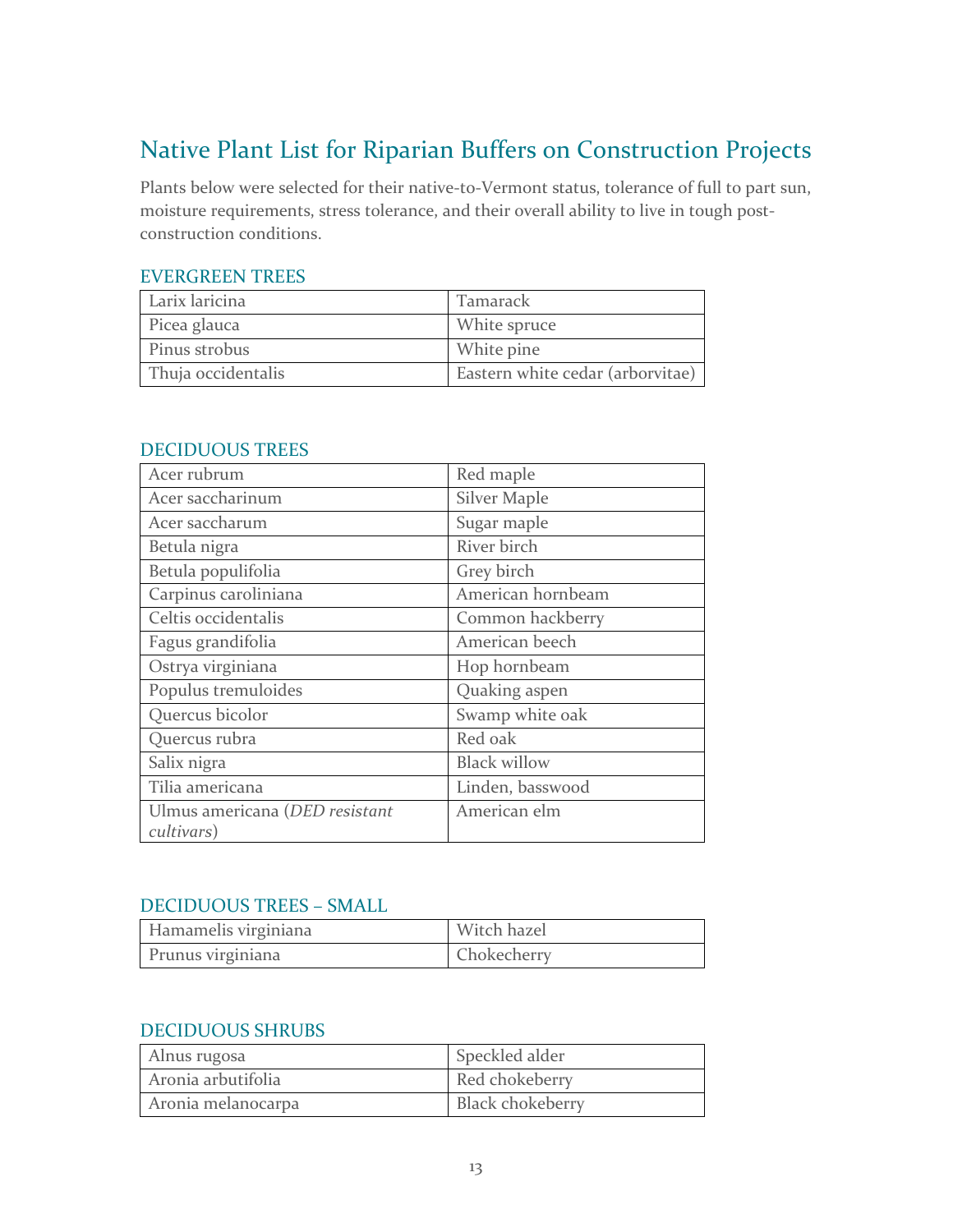| Cornus amomum                   | Silky dogwood       |
|---------------------------------|---------------------|
| Cornus racemosa                 | Gray dogwood        |
| Cornus sericea                  | Red twig dogwood    |
| Ilex verticillata               | Winterberry         |
| Physocarpus opulifolius         | Ninebark            |
| Rhus glabra                     | Smooth sumac        |
| Rhus typhina                    | Staghorn sumac      |
| Salix discolor                  | Common pussy willow |
| Salix eriocephala               | Wooly headed willow |
| Salix interior                  | Sandbar willow      |
| Salix lucida                    | Shining willow      |
| Sambucus canadensis             | Elderberry          |
| Sambucus racemosa               | Red Elderberry      |
| Spiraea latifolia               | Meadowsweet         |
| Spiraea tomentosa               | Steeplebush         |
| Vaccinium angustifolium         | Lowbush blueberry   |
| Vaccinium corymbosum            | Highbush blueberry  |
| Viburnum cassinoides            | Witherod            |
| Viburnum lentago                | Nannyberry          |
| Viburnum opulus var. americanum | Highbush cranberry  |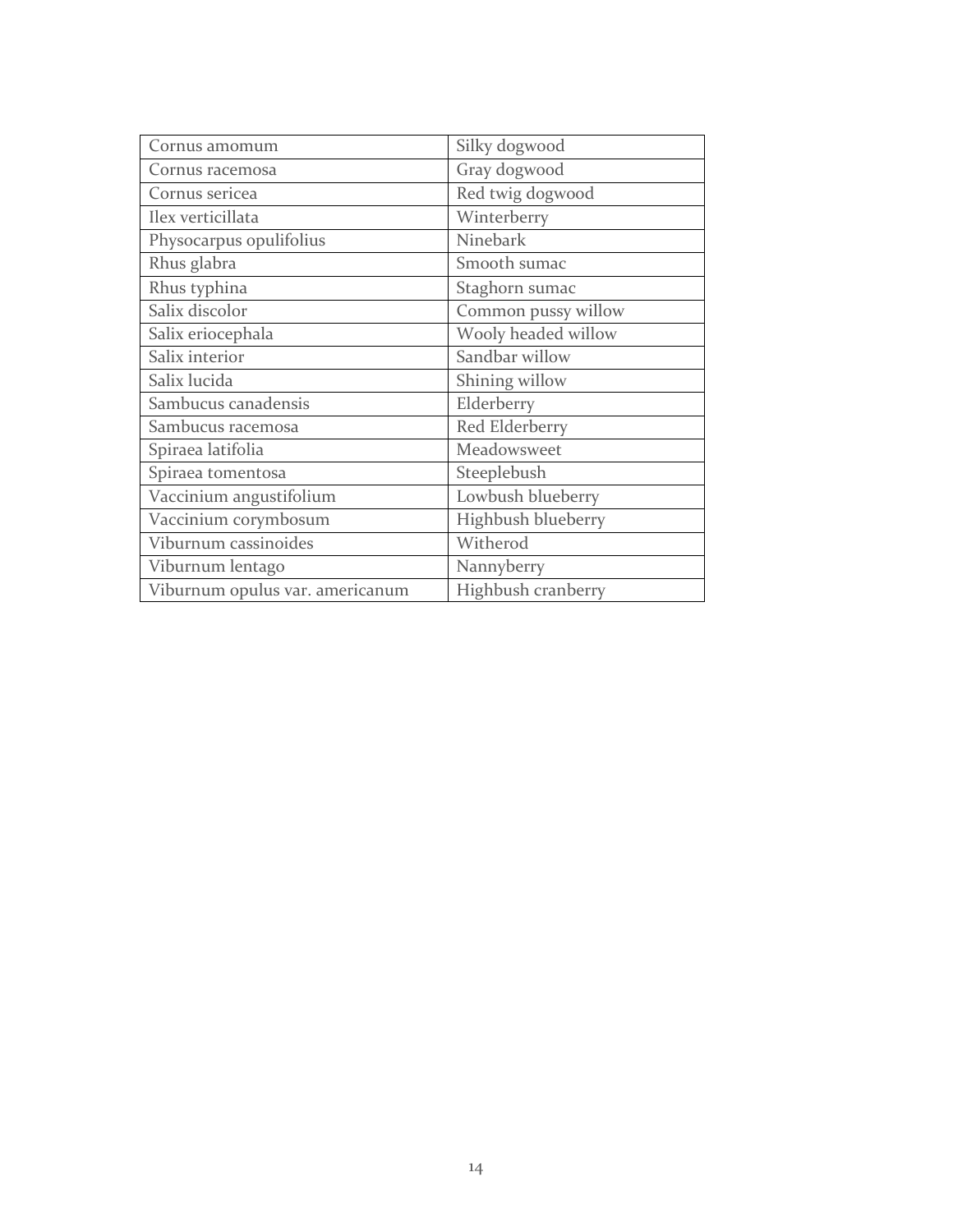# VTrans Specifications, Details, & Pay Items:

- **1. Trees**
	- a. Specifications:
		- i. SECTION 656 PLANTING TREES, SHRUBS, AND VINES
	- b. Details:
		- i. VAOT Standard Drawing E1 TREE PLANTING
		- ii. VAOT Planting Details for Engineered Slopes
	- c. Pay items:
		- i. 656.20 Evergreen Tree
		- ii. 656.30 Deciduous Trees

## **2. Shrubs**

a. Specifications:

## i. SECTION 656 – PLANTING TREES, SHRUBS, AND VINES

- b. Details:
	- i. VAOT Standard Drawing E2 SHRUB PLANTING
	- ii. VAOT Planting Details for Engineered Slopes
- c. Pay items:
	- i. 656.25 Evergreen Shrubs
	- ii. 656.35 Deciduous Shrubs

#### **3. Perennials**

- a. Specifications:
	- i. SECTION 656 PLANTING TREES, SHRUBS, AND VINES
- b. Details:
	- i. VAOT Standard Drawing E3 PERENNIALS GROUNDCOVERS AND VINES
	- ii. VAOT Planting Details for Engineered Slopes
- c. Pay items:
	- i. 656.41 Perennials

## **4. Live Stakes**

- a. Specifications:
	- i. SPECIAL PROVISION LIVE STAKE
- b. Details:
	- i. VAOT EPSC Detail LIVE STAKE
- c. Pay items:
	- i. 900.620 SPECIAL PROVISION (LIVE STAKE)

#### **5. Live Fascines**

- a. Specifications:
	- i. SPECIAL PROVISION LIVE FASCINE
- b. Details: